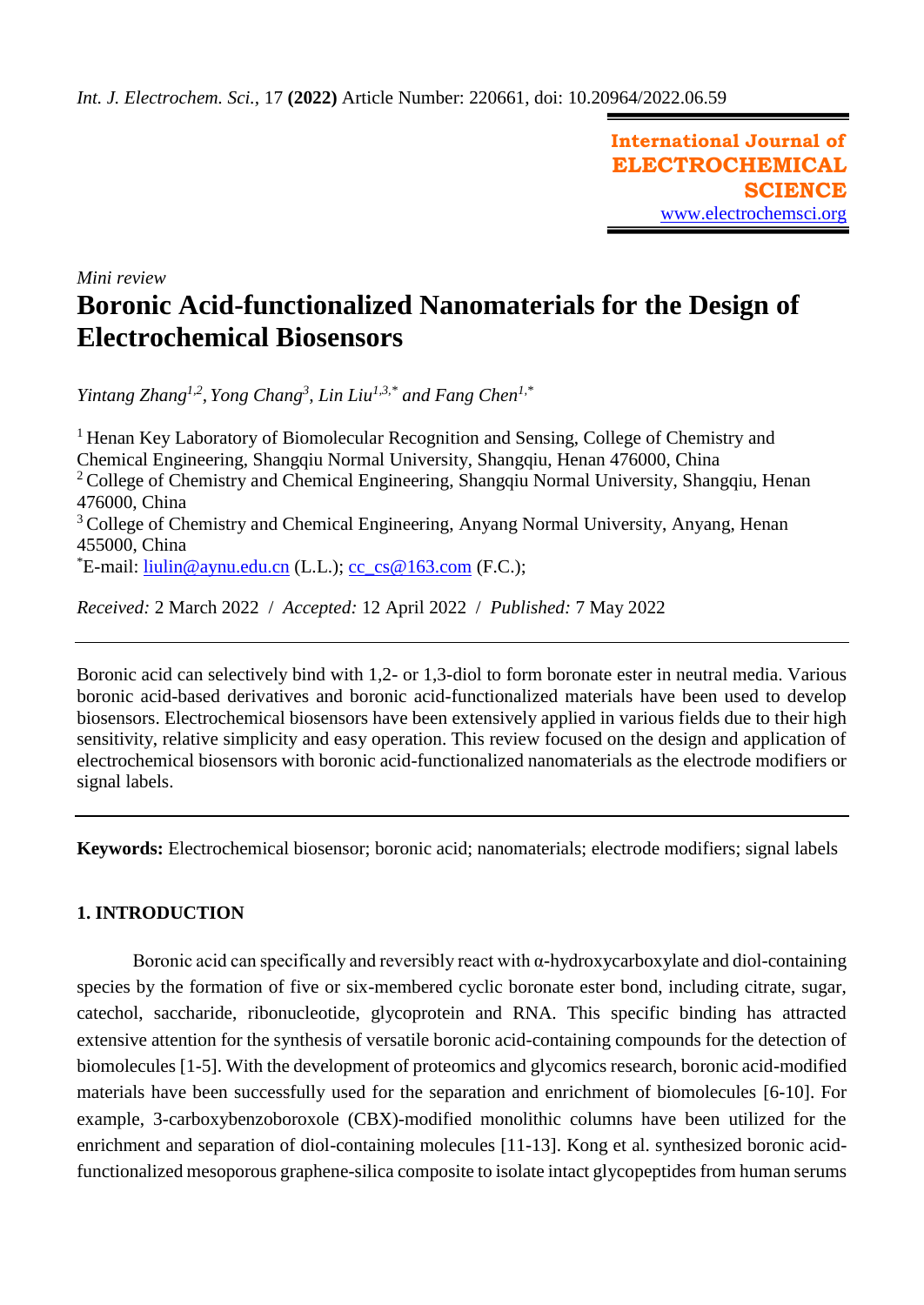[14]. Glycoproteins have been recognized as the believable biomarkers for disease diagnosis including cancers and COVID-9. Thus, besides the prevalent antibody-based immunoassays, boronate-affinity methods have been extensively used in sensing fields of disease diagnosis and food control.

A variety of nanomaterials have been modified with boronic acids for the introduction of recognition sites and the development of sensing platforms [15]. Moreover, a large number of boronic acid groups on the nano-surface can interact with targets in a multivalent way, improving the affinity and specificity. The combination of boronic acids and porous nanomaterials such as mesoporous silca nanoparticles and metal organic frameworks (MOFs) can effectively improve the loading capacity. Fluorescent nanomaterials, such as quantum dots (QDs), carbon dots (CDs), metal nanoclusters and upconversion nanoparticles, can effectively convert the boronate binding event into the optical signal [16-22]. For instance, Shen et al. developed a one-step strategy to prepare fluorescent boronic acidmodified carbon dots (C-dots) for glucose sensing [23]. Glucose with two pairs of diols could induce the assembly of adjacent C-dots, leading to the significant quenching of the fluorescence of C-dots. Besides, diols species produced from the enzyme reaction can be determined by boronic acid-functionalized nanomaterials [24, 25]. For example, Wang et al. reported a ratiometric fluorescence sensor for the detection of tyrosinase (TYR) activity with the use of 3-aminophenyl boronic acid (3-APBA)-labeled quantum dots (QDs) [26]. TYR catalyzed the transformation of 6-hydroxycoumarin (6-HC) into 6,7 dihydroxycoumarin with enhanced fluorescence. The produced o-hydroxy compounds were then reacted with 3-APBA on the surface of QDs to form five-membered cyclic boronate esters, which quenched the fluorescence of QDs through the photoinduced electron transfer (PET) process. Huang et al. proposed a cleancap-regulated aggregation-induced emission (AIE) strategy for specific detection and cell imaging of alkaline phosphatase (ALP) activity [27]. D-glucose 6-phosphate (P-Glu) was hydrolyzed by ALP into Glu and the exposed 5,6-diol of Glu can bind with the free *p*-MPBA on the surface of CuNCs, resulting in the generation of red AIE luminescence. Moreover, boronic acid-derivatived nanomaterials have also been employed to develop colorimetry, surface plasmon resonance and surface enhanced Raman spectroscopy (SERS) biosensors [28]. However, most of these methods suffer from the shortcomings such as complicated operation, low sensitivity and large or expensive instrument.

Owing to the high sensitivity, relative simplicity and easy operation, electrochemical biosensors have been extensively applied in various fields, including disease diagnosis, environmental safety, food monitoring and so on. Since the common boronic acid derivatives are not electroactive, the redox-active moieties (e.g. ferrocene (Fc) and bipyridine Fe(II) complex) and electrochemiluminescent (ECL) moieties (tris-(2,2'-bipyridyl) ruthenium (II) can be integrated into the structure to provide a stable signal for the detection of glycated molecules [29-32]. Typically, Dechtrirat et al. developed an electrochemical displacement sensor for the detection of saccharide binding proteins and E. coli using a Fc-boronic acid derivative [33]. Xia et al. reported the magnetic bead-based electrochemical assays of circulating tumor cells using ferroceneboronic acid (FcBA) to recognize the sugar units over-expressed on the cell surface [34]. In this review, we mainly summarized the current progress in electrochemical biosensors by using boronic acid-functionalized nanomaterials as the electrode modifiers or signal labels.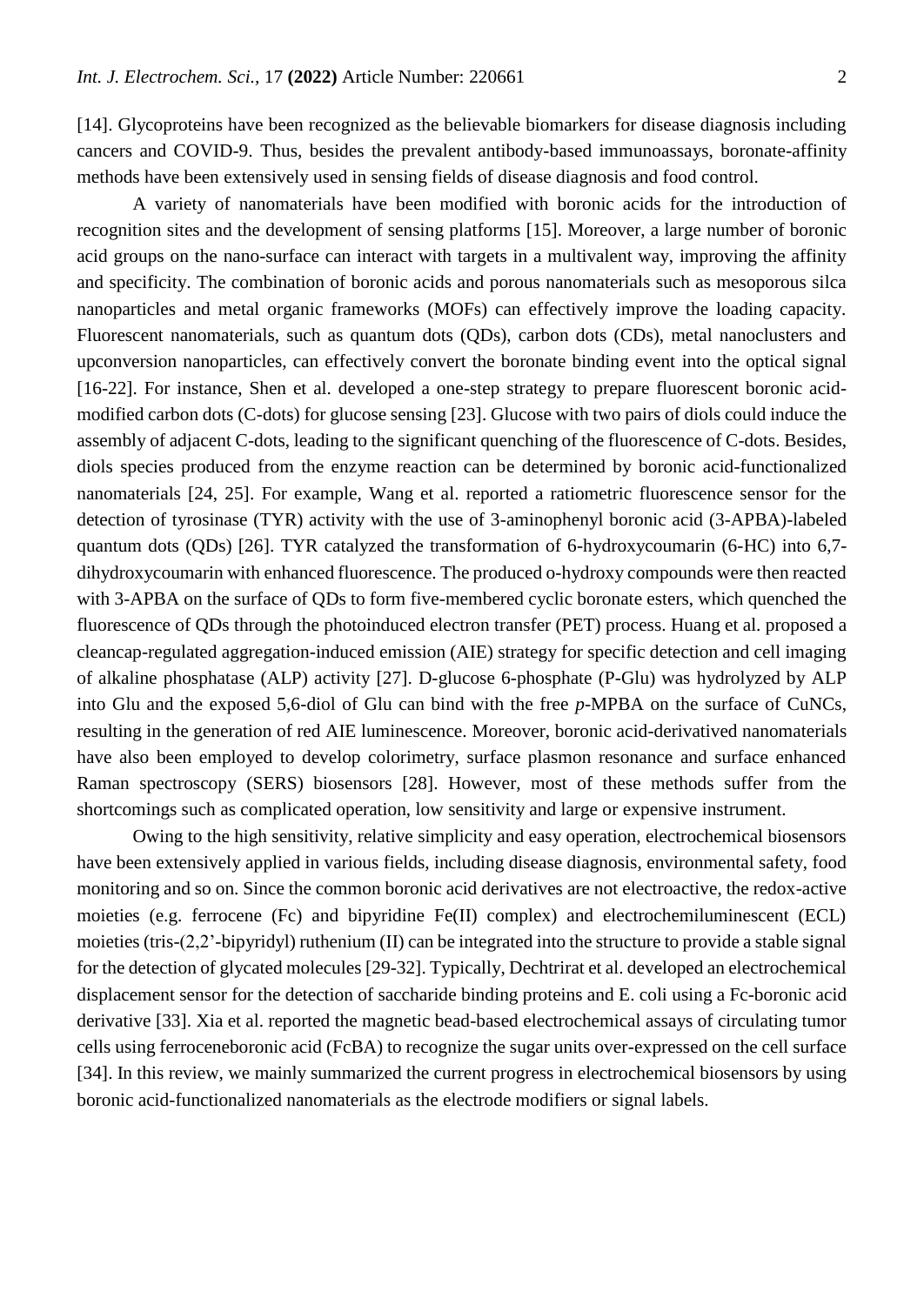## **2. BORONIC ACID-MODIFIED NANOMATERIALS AS THE ELECTRODE SUBSTRATES**

In electrochemical biosensors, the binding of biorecognition element to the target with high affinity is the basis for the construction of sensing systems. Compared to the random physical adsorption and covalent-binding technique, oriented immobilization of biomolecules can retain the binding capacity and enhance the performances of bioassays. According to the surface characteristics of nanomaterials, boronic acids with additional groups and structures can form self-assembled monolayers (SAMs) and endow nanomaterials with boronate affinity capability to immobilize diol-containing biomolecules such as antibodies and enzymes. Typically, taking the advantage of the N-glycans in antibody, boronic acid derivative has been be utilized as the bridge to facilitate the attachment of antibody on the solid support [35-40]. Hashemi et al. proposed a well-orientation strategy for direct immobilization of antibody on the boronic acid-modified magnetic graphene nanoribbons (MGNRs) to detect cancer cells [41]. As shown in Figure 1A, 3-APBA was covalently conjugated on MGNRs without the introduction of long and flexible spacers and anti-CD20 antibodies were immobilized on 3-APBA-modified MGNRs with good orientation. After the immune-recognition and capture lymphoma cancer cell receptors in whole blood samples, the immune-complex was transferred on a screen-printed carbon electrode (SPCE) to further measure the impedimetric signal. In enzyme-based biosensor, enzyme immobilized on the electrode possess high catalytic activity and good stability. Thus, it is a general and important strategy to immobilize enzymes by boronic acid SAMs. For example, Dai et al. reported a  $H_2O_2$  biosensor by using porous boronic acid-functionalized MOF as the matrix to immobilize horseradish peroxidase (HRP) with high loading efficiency [42].

Boronic acid SAMs-modified electrode can also be used to directly detect diol-containing molecules and organism [43-49]. Nallal et al. developed a photoelectrochemical-electrochemical dualmode biosensors for the detection of glucose and glycated hemoglobin (HbA1c) based on poly[3 aminophenylboronic acid] (PAPBA)-modified nanohybrids (Figure 1B) [50]. In this study, graphene  $(G)$ -embedded titanium dioxide  $(TiO<sub>2</sub>)$  nanowires were prepared by a simple electrospinning method and then in-situ decorated with Au NP-dispersed PAPBA nanocomposites. The synthesized heterojunction nanohybrid (HJNH) excellently combined the photocatalytic property of TiO<sub>2</sub>, electrocatalytic ability of Au NPs, efficient electro transport capacity of G, and glucose binding ability of PAPBA. The synergistic effect ensure the sensor with good selectivity, high sensitivity and wide concentration range. Moreover, peptidoglycan on bacteria cell wall can be utilized as the targeting site for the development of boronic acid-assisted platforms [51]. Yang et al. developed an integrated multifunctional boronic acid-based PEC platform for simultaneous capture, detection, and inactivation of pathogenic bacteria [52]. To enhance the detection accuracy, Su et al. reported a pH-adjusted boronic acid-aptamer conjugate-based electrochemical biosensor for the conjugated N-glycolylneuraminic acid (CNeu5Gc) detection [53]. As shown in Figure 1C, the CNeu5Gc aptamer was modified with BA as the capture group and immobilized on the gold electrode surface via the formation of Au-S bond. Under acidic medium, a lot of CNeu5Gc molecules were captured by the boronic acid moiety on the electrode to form the stable boronic acid-CNeu5Gc complex through the formation of the boronate ester bond. When the pH value of solution was changed from 6 to 9, CNeu5Gc could be released from the complex and then quickly grasped by the aptamer under the proximity effect. Next, p-sulfonatocalix[4]arene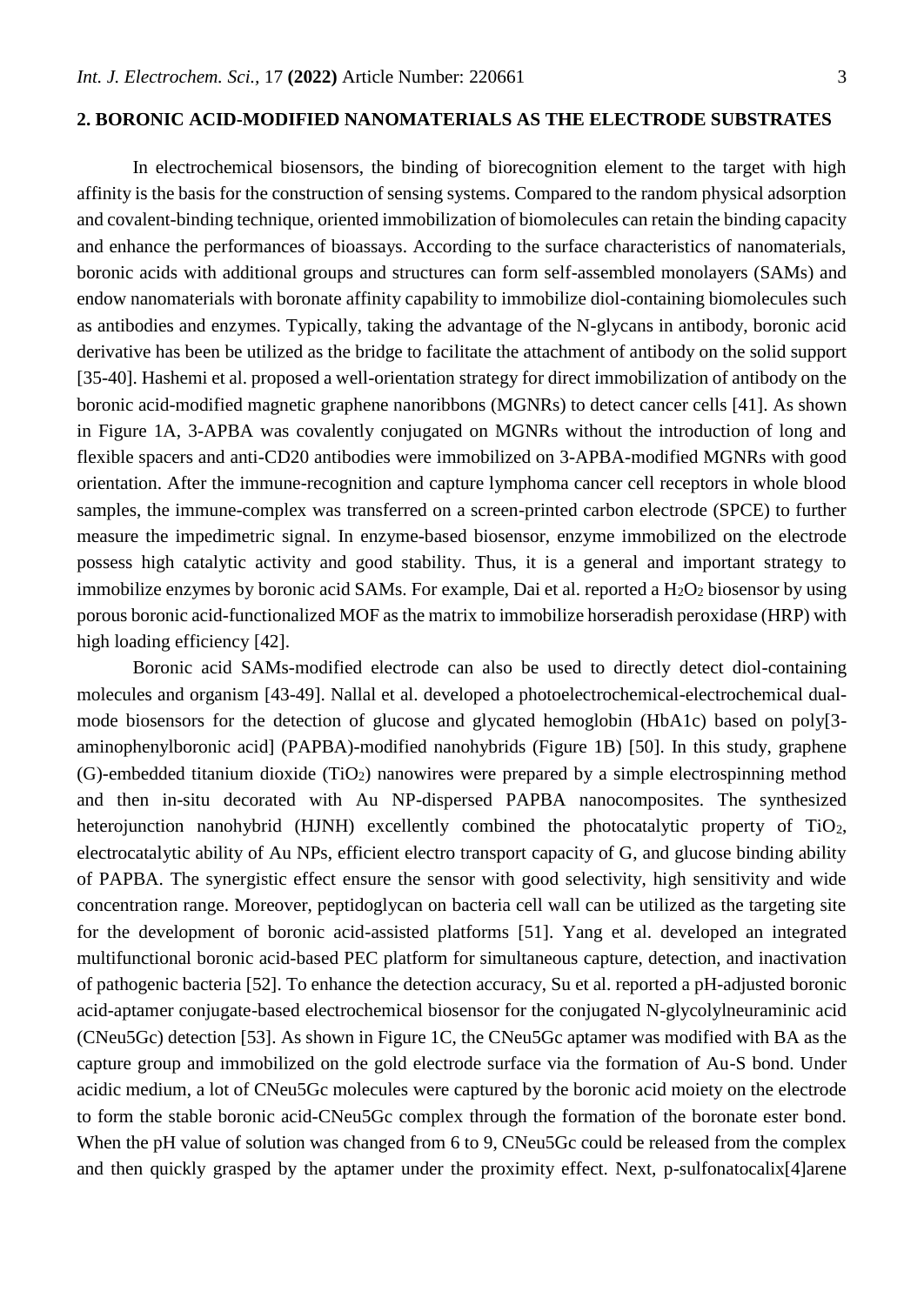(pSC4)-modified silver nanoparticles (AgNPs) were introduced to recognize the aromatic amino acid residues of CNeu5Gc through the host-guest interaction, thus producing a strong electrochemical signal from AgNPs through the highly characteristic solid-state Ag/AgCl process.



**Figure 1. (A)** Schematic illustration of well-orientation strategy for direct immobilization of antibodies on the BA-modified MGNRs for cancer cell detection [41]. Copyright 2020 American Chemical Society. **(B)** Schematic illustration of the photoelectrochemical-electrochemical dual-mode sensors based on  $TiO<sub>2</sub>(G) NW@PAPBA-Au HJNH [50]$ . Copyright 2017 American Chemical Society. **(C)** Schematic illustration of the mechanism of CNeu5Gc analysis using boronic acid−aptamer conjugate [53]. Copyright 2020 American Chemical Society.

As an artificial molecular recognition technology, molecular imprinting (MIP) technology with preformed imprinted cavities allows for the analysis of targets with strong affinity and high specificity [37]. Boronic acids can be assembled on the surface of materials to establish glycosyl imprinting sensors with double recognition (3D molecular imprinted cavities and boronate affinity) [54]. For instance, Ma et al. reported an ECL sensor for CD44v6 determination by using magnetic glycosyl-imprinted microspheres to capture oligomeric hyaluronic acid on CD44v6 [55].

### **3. BORONIC ACID-MODIFIED NANOMATERIALS AS THE SIGNAL LABELS**

#### *2.1 Boronic acid-modified nanomaterials as the nanocarriers*

Nanomaterials with high surface-to-volume ratio can load a large number of both recognition elements and signal reporters, thus transducing detection event with an amplified signal. To reduce the detection limit, numerous electroactive molecules and recognition elements have been loaded on nanomaterials as the signal tags [56]. You et al. developed a multiple signal-amplified electrochemical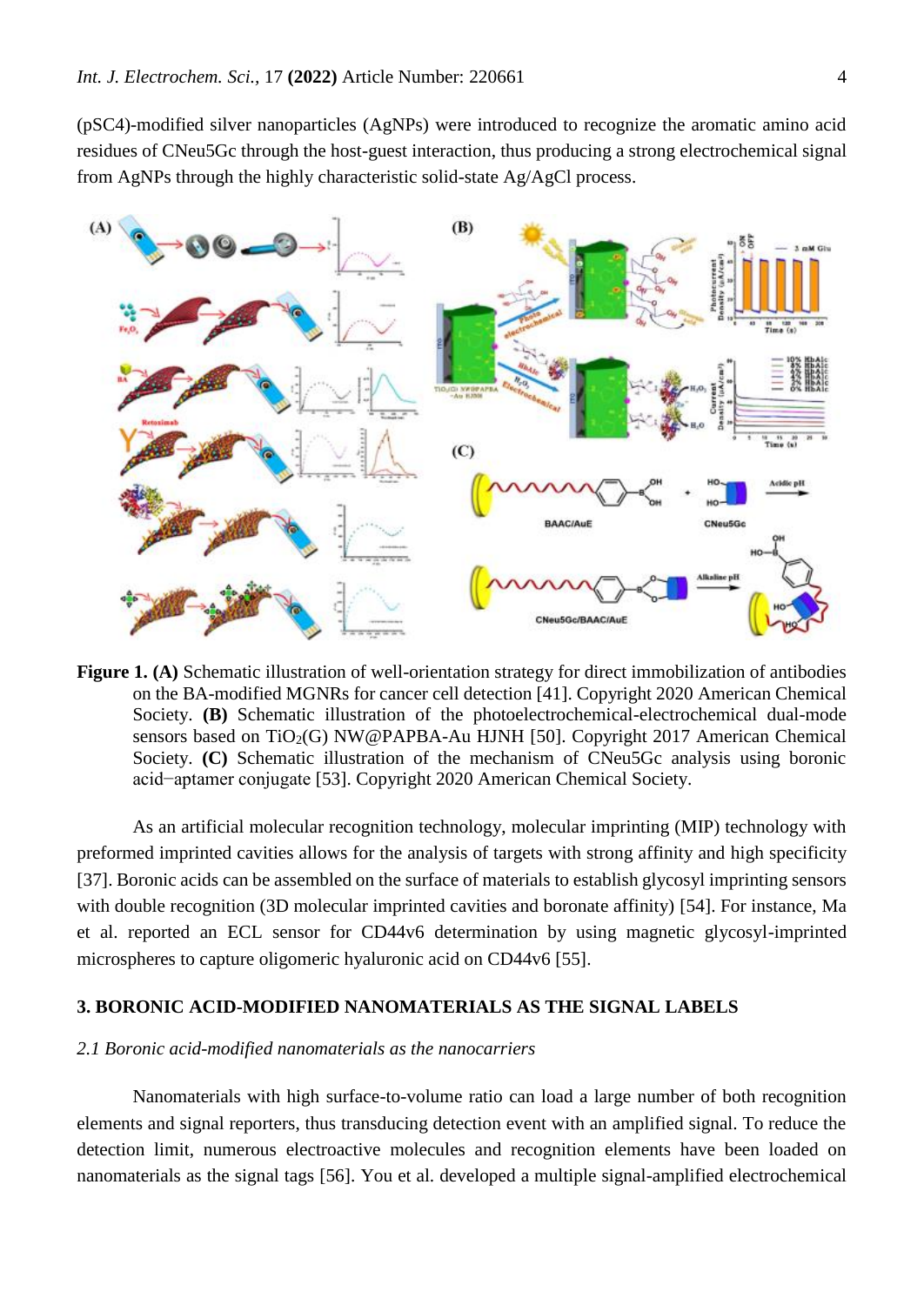platform for the detection of glycoprotein based on boronate-affinity sandwich assay with 6 ferrocenylhexanethiol (FcHT) and 4-MPBA-labeled SiO2@Au nanocomposites [57]. As displayed in Figure 2, AuNPs was in-situ assembled on the surface of amino-functionalized  $SiO<sub>2</sub>$  NPs and then simultaneously labeled with FcHT and 4-MPBA. Meanwhile, boronate-affinity-based MIP films were prepared on the AuNPs-GO-immobilized GCE surface. In the presence of HRP, FcHT and 4-MPBAlabeled  $SiO_2@Au$  nanocomposites on the electrode surface produced a strong electrochemical signal.



**Figure 2.** Illustration of the proposed approach: **(A)** preparation of  $SiO_2@Au/FeHT/MPBA$ ; **(B)** Preparation process of the boronate affinity-based glycoprotein-imprinted electrode; **(C)**  Fabrication of boronate affinity sandwich assay and the electrochemical detection of glycoproteins procedure [57]. Copyright 2017 American Chemical Society.

However, hydrophobic or charged molecules always decrease the dispersion and solubility of AuNPs in aqueous. To solve this problem, Xing et al. reported an electrochemical biosensor for the detection of glycoprotein avidin by using Fc-functionalized peptide to modify 4-MPBA-labeled AuNPs [58]. The biotin-modified peptide was immobilized on the gold electrode for the capture of avidin. The Fc/4-MPBA-modified bifunctional AuNPs were bound to oligosaccharide chains of avidin. Fc molecules on AuNPs with high loading efficiency could produce an amplified signal. Dopamine (DA) can not only interact with boronic acid, but also possess pH-dependent electrochemical properties. For this view, Xia and co-workers developed a sandwich-type electrochemical biosensor for glycoprotein detection based on dual-amplification of 4-MPBA-AuNPs and DA-AuNPs [59]. As displayed in Figure 3, when avidin was captured by biotin-modified electrode, 4-MPBA-AuNPs were bound to the electrode via the covalent interaction between the boronic acid group of 4-MPBA and the diol moiety of glycoprotein. Then, DA-AuNPs were tethered by the anchored 4-MPBA-AuNPs through the formation of boronic ester bonds between boronic acid and catechol. The free catechol groups on AuNPs produced an amplified voltammetric signal. Different from DNA, the ribose sugar in RNA has a hydroxyl group at the 2' position. Thus, RNA strand with diol at the end can be recognized by boronic acid. The dualamplification method based on 4-MPBA-AuNPs and DA-AuNPs has also been used to detect microRNA with high sensitivity [60].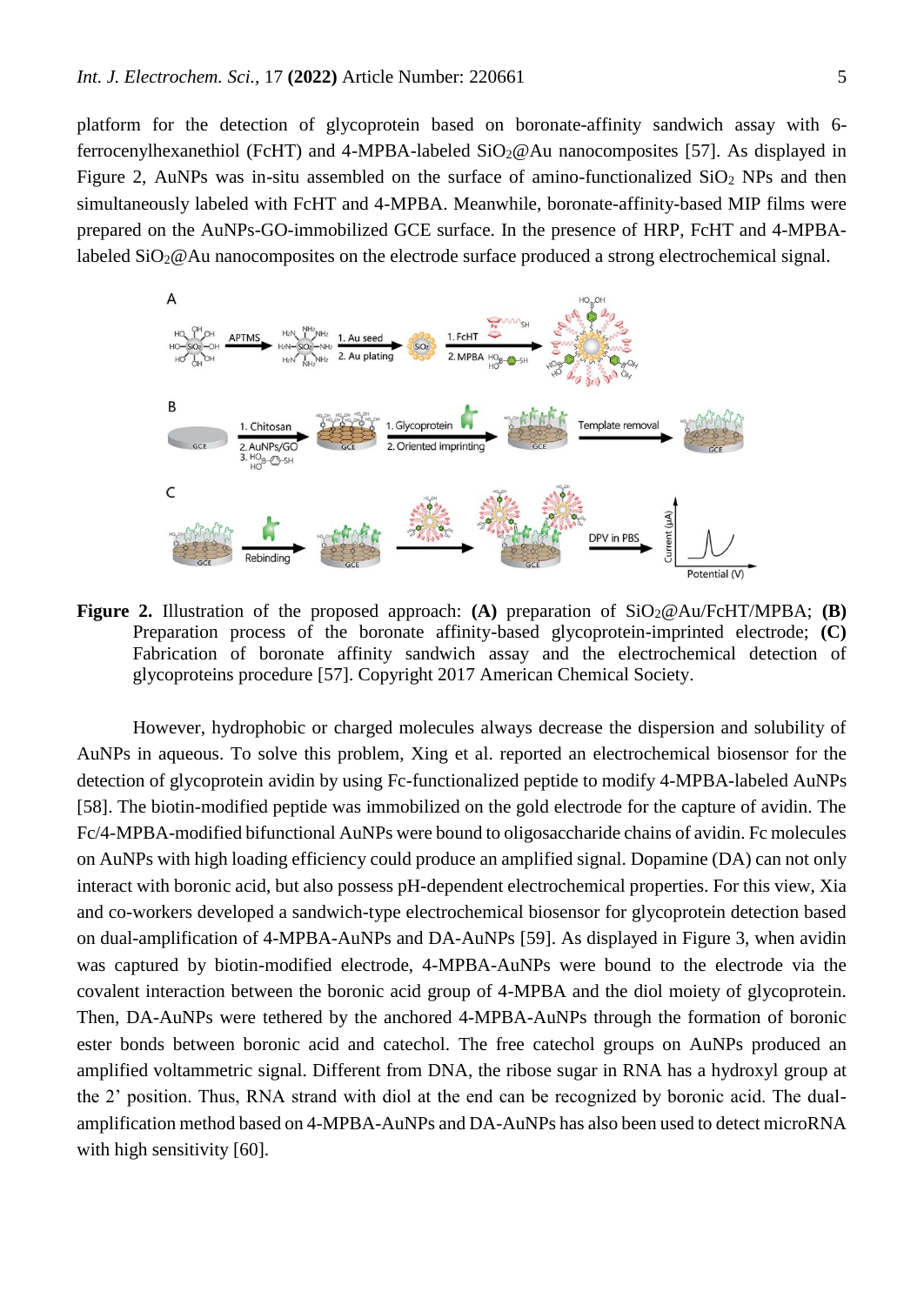

**Figure 3.** Schematic illustration of the strategy of avidin detection using MBA-AuNPs and DA-AuNPs [59]. Copyright 2013 Elsevier B.V.

Traditionally, redox enzyme was conjugated with antibody to develop immunoassays. However, one enzyme in per immunoreaction event was bound to the matrix, dramatically limiting the sensitivity. It is an important alternative to load abundant enzymes on nanomaterials for improving the number of enzyme involved in one immunoreaction. Liu's group reported the electrochemical detection of miRNAs based on triple signal amplification of biotin/4-MPBA-modified AuNPs, enzyme catalysis and redoxcycling reaction [61]. As displayed in Figure 4, after miRNAs were hybridized with DNA probes on the gold electrode, biotin/4-MPBA-modified AuNPs were attached onto the electrode surface through the formation of boronate ester covalent bonds between diol groups of ribose sugars at the end of the miRNAs chain and boronic acid groups on NPs. Then, many streptavidin (SA)-conjugated alkaline phosphatase (ALP, SA-ALP) were bound to the nanoparticle surface via the biotin-SA interactions. ALP catalyzed the hydrolysis of 4-aminophenylphosphate (p-APP) into electroactive p-AP. The produced p-AP could be oxidized and then re-cycled by the reduction of TCEP, subsequently generating an increased anodic current. The method can also be used to detect glycoproteins [62].



**Figure 4.** Schematic representation of the label-free detection of miRNAs based on the triple signal amplification of APBA-biotin-AuNPs, SA-ALP and the p-AP redox-cycling reaction [61]. Copyright 2014 Elsevier B.V.

#### *2.2 Boronic acid-modified nanomaterials as the signal reporters*

Nanomaterials with electrocatalytic ability can be directly modified with boronic acid groups. Fu et al. developed a sandwich-like electrochemical biosensor for the detection of cerebral DA by using 4- MPBA and dithiobis (succinimidyl propionate) (DSP) as the recognizer [63]. The catechol and amine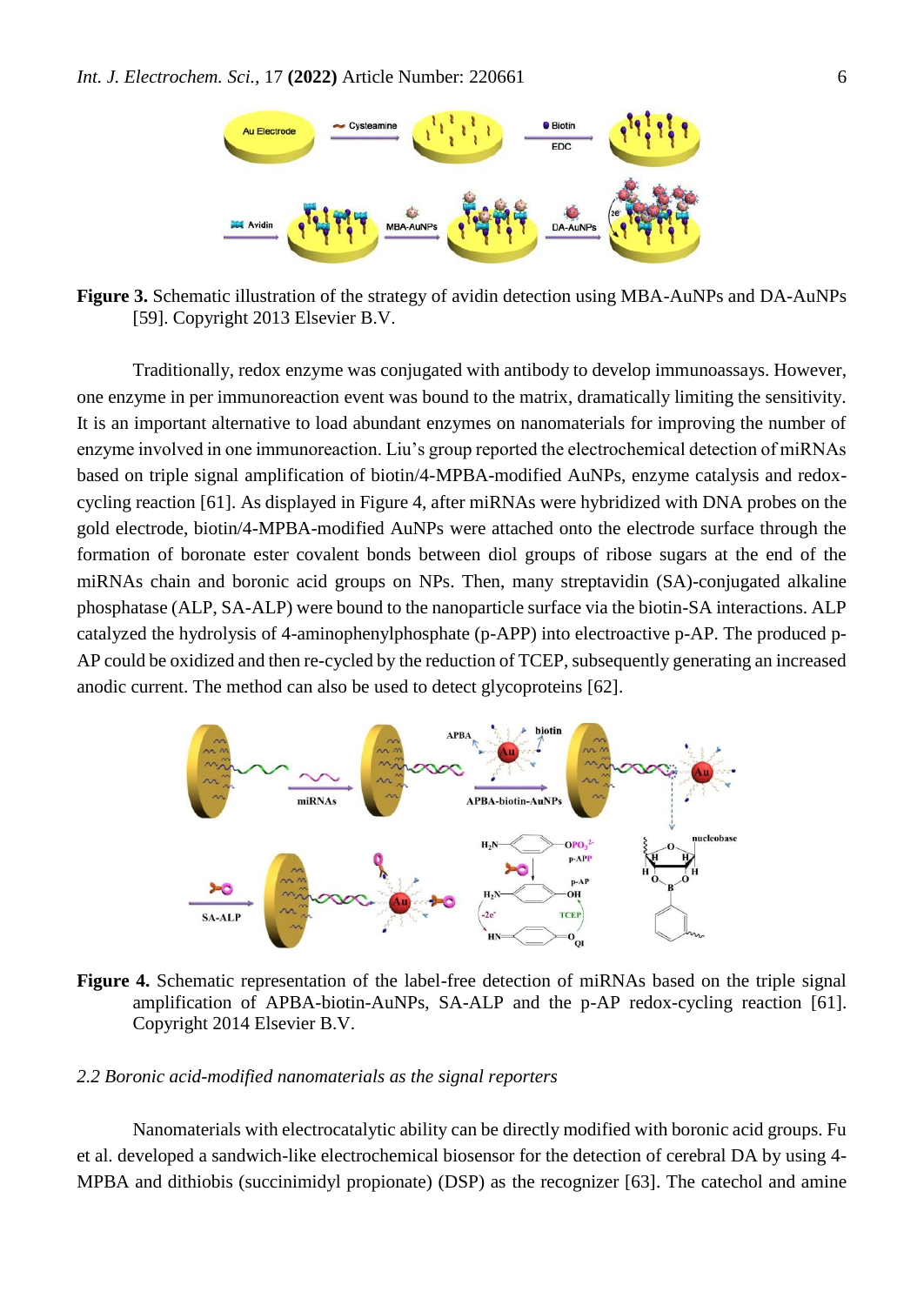groups of DA were reacted with the boronic acid group of 4-MPBA and the succinimide residue of DSP, respectively, which confirmed the efficiency and accuracy of the proposed sensor. Son et al. developed boronate-affinity sandwich assay for the determination of glycated albumin using a 3 aminophenylboronic acid (APBA)-modified Prussian blue nanozyme to catalyze the oxidation of  $3.5.3$ ',5'-tetramethylbenzidine (TMB) by  $H_2O_2$  [64]. To further improve the sensitivity, Sun et al. combined the MIP with hybridization chain reaction (HCR) in microfluidic paper-based analytical devices for glycoprotein detection [65]. As shown in Figure 5, AuNPs were in-situ grown on the surface of SiO<sup>2</sup> NPs and further modified with more 4-MPBA molecules and capture DNA stands. The dsDNA hybrids were formed on the nanocomposite surface through HCR reaction.  $CeO<sub>2</sub>$  NPs were coupled to the nicked dsDNA through the amidation reaction. In this work, Au nanorod (NR) layer was in-situ synthesized on the μPAD surface and 4-MPBA was immobilized on the surface through the Au-S bond. After the target glycoprotein ovalbumin (OVA) was captured,  $SiO_2@Au/dsDNA/CeO_2$  was bound to the electrode surface as a signal tag and generated an amplified electrochemical signal by catalyzing the redox reaction.



**Figure 5.** Schematic illustration of the proposed approach for the detection of glycoprotein: **(A)** preparation of the  $SiO_2@Au/dsDNA/CeO_2$  signal tag; **(B)** Synthesis of the boronate affinitybased glycoprotein imprinted film; and **(C)** Fabrication procedure of the sensing platform and the electrochemical detection of OVA [65]. Copyright 2019 American Chemical Society.

After being treated by acid dissolution, metal nanomaterials and QDs can release a large number of metal ions that can be quantified with voltammetry. For this view, Song et al. utilized boronic acidfunctionalized AuNPs-coated polyaniline microspheres to label the captured glycoprotein (carcinoembryonic antigen) on hollow magnetic silica coated nickel/carbon nanocomposites [66]. After magnetic separation, the attached AuNPs were oxidized to Au ions that could be sensitively determined by differential pulse voltammetry (DPV).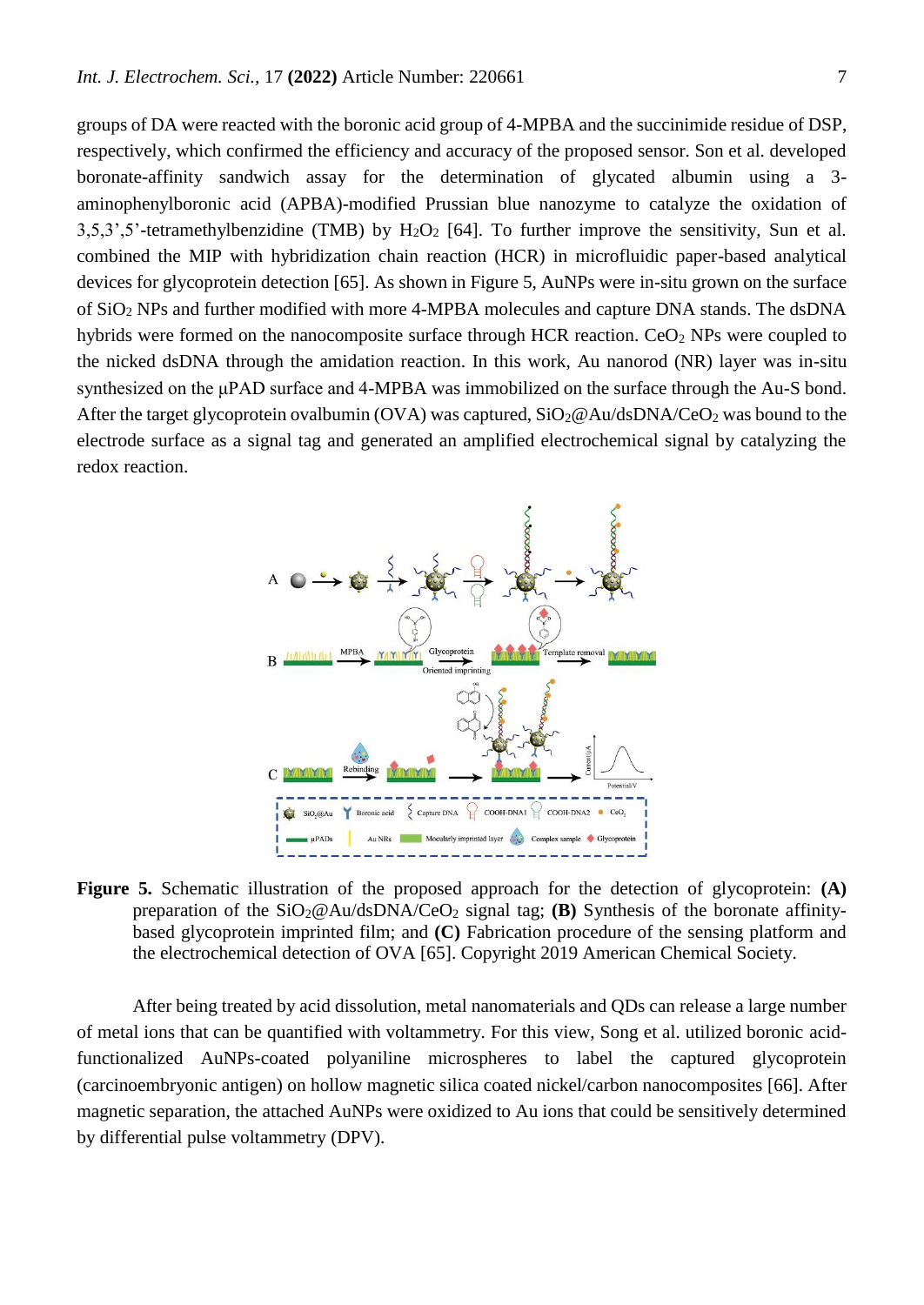T4-β-Glucosyltransferase (β-GT) can act as the specific recognition unit and transfer a glucose moiety from a glucose donor to the hydroxyl group of 5-hydroxymethylcytosine (5hmC). Sui et al. reported a PEC biosensor for 5hmC and β-GT activity detection based on boronic acid-functionalized CDs [67]. In this work,  $WS_2$  nanosheets and AuNPs were immobilized on an indium tin oxide (ITO) electrode and further labeled with double-strand DNA containing 5hmC. After glycosylation by β-GT, boronic acid-functionalized CDs were employed to label 1,2-diol groups of the carbohydrates and enhanced spatial charge separation, resulting in the increase of the photocurrent response. Besides, they also utilized 4-carboxyphenylboronic acid (4-CPBA) and 4-formylphenylboronic acid (FPBA) to label 5hmC and amino-functionalized MOF (Fe-MIL-88NH2). CuO NPs were tethered on the surface of the electrode through the interactions between the active formyl and carboxyl groups in two boronic acid derivates and amino groups, respectively [68, 69].

#### **4. BORONIC ACID-INDUCED AGGREGATION OF NANOPARTICLES**

Owing to the distinguished local surface plasmon resonance (LSPR) property, AuNPs and AgNPs show different optical characteristics when their state changed from disperse to aggregation. Meanwhile, the color of AuNPs solution changed from ruby red to blue. The crosslinked reaction between diol-containing molecules and boronic acid-containing molecules can be integrated into the target-triggered aggregation in which the two molecules act as the aggregation-trigger and surfacefunctionalizing molecule, respectively [70-73]. For example, Yang et al. demonstrated that 1,4 benzenediboronic acid (BDBA) could act as the linker to induce the aggregation of citrate-capped AuNPs and  $H_2O_2$  generated from enzyme catalysis reaction could oxidize boronic acid groups in BDBA to phenol groups, subsequently hampering the aggregation [74]. Nair et al. reported non-enzymatic colorimetric method for glucose detection by using glucose to induce the aggregation of 4-cyanophenyl boronic acid (4-CPBA)-functionalized AuNPs [75]. BDBA-AgNPs could bind with the diol groups in saccharides of the bacteria cell surface for colorimetric bacteria detection [76]. Besides, 4 mercaptophenylboronic acid (4-MPBA) with boronic acid group and thiol groups at two ends can trigger the aggregation of diol-containing AuNPs. In this aggregation format, thiol groups bind to AuNPs through the Au-S interactions and boronic acid groups reacted with citrate on other AuNPs. Boronic acid monomers can react with each other to form a boroxine ring [77, 78]. Jiang et al. demonstrated that 4- MPBA could bind to AuNPs through Au-S interaction and undergo condensation to form a boroxine ring between three boronic acid groups, leading to the aggregation of AuNPs [79]. ATP with 2', 3' hydroxy group could interact with 4-MPBA to form a stable boronate ester and prevented the AuNPs aggregation.

Despite the simplicity and visualization, most colorimetric assays confront of poor sensitivity. To amplify the signal intensity and improve the sensitivity, the target-induced aggregation in solution was transferred into a solid (electrode)-liquid (electrolyte) surface [80-82]. Liu's group reported the electrochemical detection of miRNAs based on the *in situ* formation of 4-MPBA-induced AgNPs aggregates for signal amplification [83]. As illustrated in Figure 6, miRNAs were captured by DNAmodified electrode and then labeled with 4-MPBA molecules through the boronate ester covalent interactions. The exposed thiol groups could bind with AgNPs via the formation of Ag-S bonds. Then,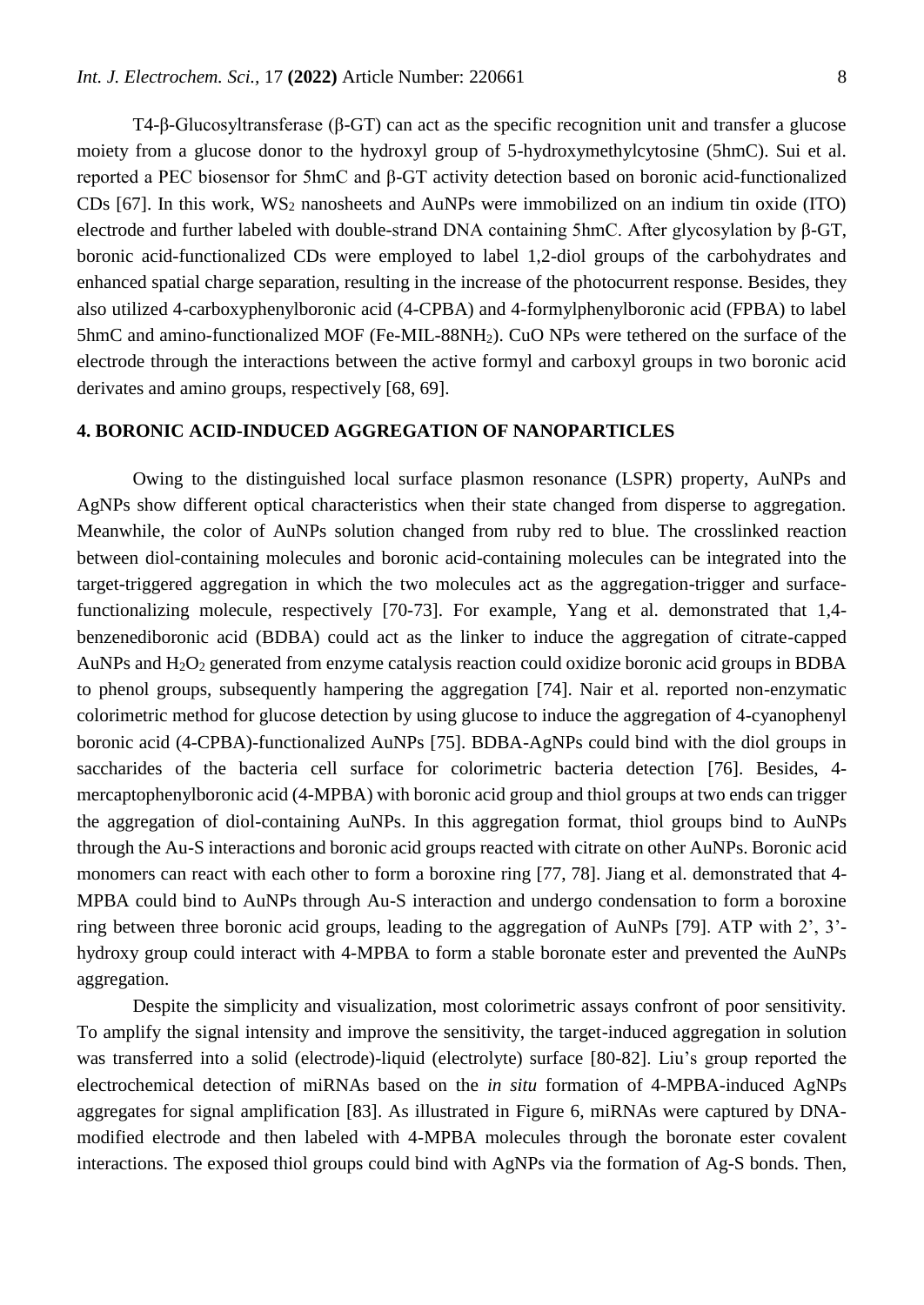free 4-MPBA molecules in solution induced the in-situ assembly of AgNPs into networks on electrode surface through the covalent interactions between α-hydroxycarboxylate of citrate and boronate of 4- MPBA and the formation of Ag-S bonds. This strategy was also applied to detect glycoprotein prostate specific antigen (PSA) [84].



**Figure 6.** Schematic representation of the proposed electrochemical strategy for miRNAs detection based on MPBA-induced in situ formation of AgNPs aggregates as labels [83]. Copyright 2017 Elsevier B.V.



**Figure 7.** Schematic representation of the proposed electrochemical strategies for protein kinase detection based on the in situ formation of the AgNPs aggregates as labels. In the first design **(A)**, ATP-S was used as the co-substrate. In the second design **(B)**, ATP was used as the cosubstrate and tyrosinase was used to convert monophenol into o-diphenol [85]. Copyright 2017 Elsevier B.V.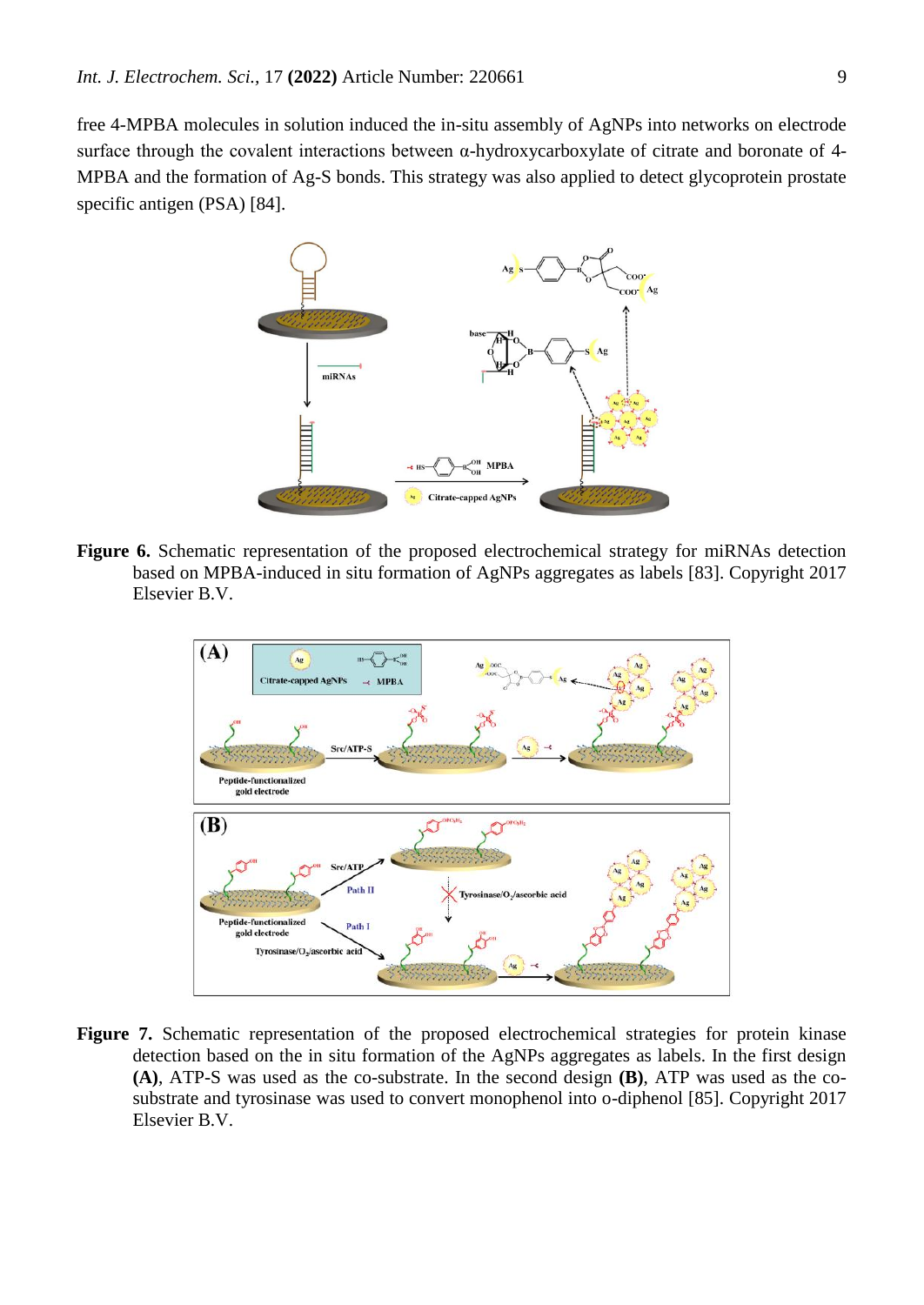Besides, Liu and co-workers developed two sensitive electrochemical strategies for the detection of protein kinase activity based on the 4-MPBA-induced in-situ assembly of AgNPs [85]. As shown in Figure 7, after the peptide was phosphorylated with thiophosphate group, AgNPs were conjugated specifically to the peptides via the Ag-S interaction and the 4-MPBA-induced in-situ assembly of AgNPs was initiated on the electrode. In the second strategy, once the tyrosine residues in the peptide substrates were oxidized by tyrosinase into o-diphenol moieties, MPBA molecules were tethered on the electrode surface through the boronate ester bonds and triggered the in-situ assembly of AgNPs. However, when the tyrosine residues were phosphorylated by tyrosine kinase, the oxidation of phosphorylated tyrosine by tyrosinase was impossible and the 4-MPBA-induced in-situ assembly of AgNPs was prevented.

#### **5. CONCLUSION**

Diol-containing biomolecules are a type of important biomarkers for medical diagnosis. Abnormal expression of some diol-containing biomolecules is associated with many diseases, such as cancers, cardiovascular disease, diabetes and other diseases. As a diol-binding reagent, boronic acid has the advantages of high efficiency, stability and specificity. Boronic acid-based sensing materials have good application prospects in glucose monitoring, drug release, analysis and detection of polysaccharides and glycoproteins and so on. With the continuous emergence of novel synthesis technologies and new materials, boronic acid-based multiple functional materials have attracted more and more attention and show broad application prospects in the preparation of highly sensitive and diverse biosensors for the analysis of diol-containing biomolecules.

### ACKOWLEDGMENTS

We gratefully acknowledge partial support of this work by the National Natural Science Foundation of China (No. 22074089), the Program for Innovative Research Team of Science and Technology in the University of Henan Province (21IRTSTHN005), and the Research Funds for the Henan Key Laboratory of Biomolecular Recognition and Sensing (HKLBRSK1902).

#### **References**

- 1. Z. Bian, A. Liu, Y. Li, G. Fang, Q. Yao, G. Zhang and Z. Wu, *Analyst*, 145 (2020) 719.
- 2. H. Wang, K. Wang, J. Sun, G. Fang, Q. Yao and Z. Wu, *Chin. J. Org. Chem.*, 38 (2018) 1035.
- 3. R. Wang, Z. Bian, D. Zhan, Z. Wu, Q. Yao and G. Zhang, *Dyes Pigments*, 185 (2021) 108885.
- 4. G. T. Williams, J. L. Kedge and J. S. Fossey, *ACS Sens.*, 6 (2021) 1508.
- 5. S. Gu, K. Ma, J. Kong, K. A. Al-Ghanim, S. Mahboob, Y. Liu and X. Zhang, *Int. J. Electrochem. Sci.*, 12 (2017) 5092.
- 6. J. Liu, K. Yang, W. Shao, Y. Qu, S. Li, Q. Wu, L. Zhang and Y. Zhang, *ACS Appl. Mater. Interfaces*, 8 (2016) 9552.
- 7. Q. Wu, B. Jiang, Y. Weng, J. Liu, S. Li, Y. Hu, K. Yang, Z. Liang, L. Zhang and Y. Zhang, *Anal. Chem.*, 90 (2018) 2671.
- 8. Y. Xu, Z. Wu, L. Zhang, H. Lu, P. Yang, P. A. Webley and D. Zhao, *Anal. Chem.*, 81 (2009) 503.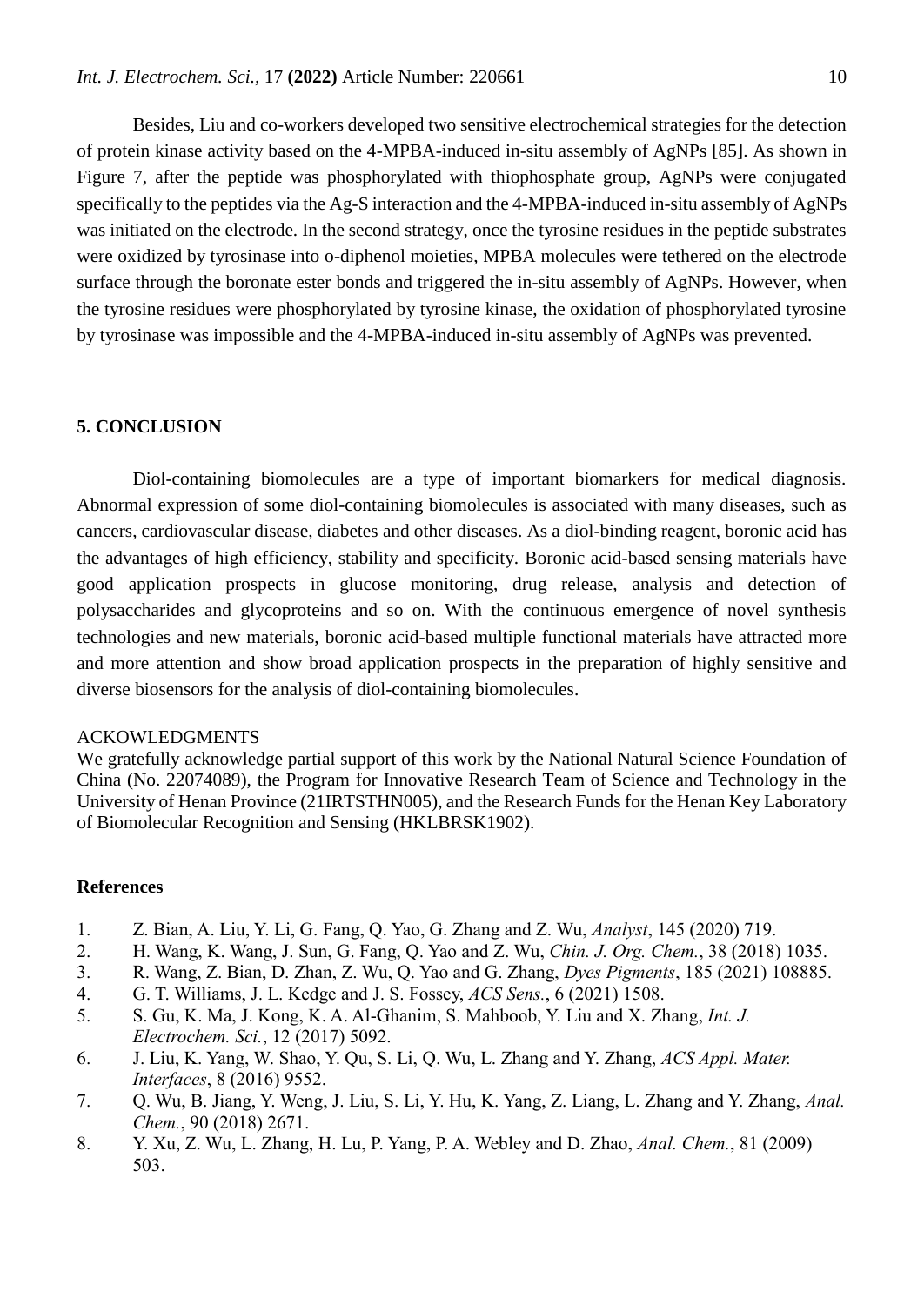- 9. R. Nishiyabu, Y. Kubo, T. D. James and J. S. Fossey, *Chem. Commun.*, 47 (2011) 1106.
- 10. X. Qin, Z. Zhang, H. Shao, R. Zhang, L. Chen and X. Yang, *Analyst*, 145 (2020) 7511.
- 11. H. Li, H. Wang, Y. Liu and Z. Liu, *Chem. Commun.*, 48 (2012) 4115.
- 12. Z. Bie, Y. Chen, H. Li, R. Wu and Z. Liu, *Anal. Chim. Acta*, 834 (2014) 1.
- 13. H. Nie, Y. Chen, C. Lu and Z. Liu, *Anal. Chem.*, 85 (2013) 8277.
- 14. S. Kong, Q. Zhang, L. Yang, Y. Huang, M. Liu, G. Yan, H. Zhao, M. Wu, X. Zhang, P. Yang and W. Cao, *Anal. Chem.*, 93 (2021) 6682.
- 15. Y. Y. Aung, A. N. Kristanti, H. V. Lee and M. Z. Fahmi, *ACS Omega*, 6 (2021) 17750.
- 16. E. Oh, D. Lee, Y.-P. Kim, S. Y. Cha, D.-B. Oh, H. A. Kang, J. Kim and H.-S. Kim, *Angew. Chem. Int. Ed.*, 45 (2006) 7959.
- 17. S. Liu, F. Shi, X. Zhao, L. Chen and X. Su, *Biosens. Bioelectron.*, 47 (2013) 379.
- 18. W. Zhang, W. Liu, P. Li, H. Xiao, H. Wang and B. Tang, *Angew. Chem. Int. Ed.*, 53 (2014) 12489.
- 19. J. S. Anjali Devi, A. H. Anulekshmi, S. Salini, R. S. Aparna and S. George, *Microchim. Acta*, 184 (2017) 4081.
- 20. S. Xu, S. Che, P. Ma, F. Zhang, L. Xu, X. Liu, X. Wang, D. Song and Y. Sun, *Talanta*, 197 (2019) 548.
- 21. X. Zhang, L. Chai, S. Nie, C. Lv, Q. Wang and Z. Li, *Analyst*, 144 (2019) 1975.
- 22. W.-S. Zou, C.-H. Ye, Y.-Q. Wang, W.-H. Li and X.-H. Huang, *Sens. Actuat. B: Chem.*, 271 (2018) 54.
- 23. P. Shen and Y. Xia, *Anal. Chem.*, 86 (2014) 5323.
- 24. E. B. Kang, C. A. Choi, Z. A. I. Mazrad, S. H. Kim, I. In and S. Y. Park, *Anal. Chem.*, 89 (2017) 13508.
- 25. J. Zhang, L. He, X. Zhang, J. Wang, L. Yang, B. Liu, C. Jiang and Z. Zhang, *Sens. Actuat. B: Chem.*, 253 (2017) 839.
- 26. M. Wang, J. L. Xie, J. Li, Y. Y. Fan, X. Deng, H. L. Duan and Z. Q. Zhang, *ACS Sens.*, 5 (2020) 1634.
- 27. Y. Huang, L. Zhu, J. Ji, Y. Li, T. Liu and J. Lei, *Anal. Chem.*, 92 (2020) 4726.
- 28. G. Chen, X. Kou, S. Huang, S. Huang, R. Zhang, C. Liu, J. Shen, F. Zhu and G. Ouyang, *Adv. Funct. Mater.*, 28 (2018) 1804129.
- 29. P. K. Pathania, J. K. Saini, S. Vij, R. Tewari, P. Sabherwal, P. Rishi and C. R. Suri, *Biosens. Bioelectron.*, 122 (2018) 121.
- 30. A. M. Attar, M. B. Richardson, G. Speciale, S. Majumdar, R. P. Dyer, E. C. Sanders, R. M. Penner and G. A. Weiss, *ACS Appl. Mater. Interfaces*, 11 (2019) 4757.
- 31. J. I. Anzai, *Mater. Sci. Eng. C*, 67 (2016) 737.
- 32. L. Liu, N. Xia, Y. Xing and D. Deng, *Int. J. Electrochem. Sci.*, 8 (2013) 11161.
- 33. D. Dechtrirat, N. Gajovic-Eichelmann, F. Wojcik, L. Hartmann, F. F. Bier and F. W. Scheller, *Biosens. Bioelectron.*, 58 (2014) 1.
- 34. N. Xia, D. Wu, H. Yu, W. Sun, X. Yi and L. Liu, *Talanta*, 221 (2020) 121640.
- 35. L. Song, J. Zhao, S. Luan, J. Ma, J. Liu, X. Xu and J. Yin, *ACS Appl. Mater. Interfaces*, 5 (2013) 13207.
- 36. F. Duval, T. A. van Beek and H. Zuilhof, *Analyst*, 140 (2015) 6467.
- 37. J. Kalecki, Z. Iskierko, M. Cieplak and P. S. Sharma, *ACS Sens.*, 5 (2020) 3710.
- 38. Y. T. Wang, N. Wu, T. Yang and J. H. Wang, *Anal. Chem.*, 92 (2020) 5540.
- 39. A. Concellon, D. Fong and T. M. Swager, *J. Am. Chem. Soc.*, 143 (2021) 9177.
- 40. P. C. Lin, S. H. Chen, K. Y. Wang, M. L. Chen, A. K. Adak, J. R. Hwu, Y. J. Chen and C. C. Lin, *Anal. Chem.*, 81 (2009) 8774.
- 41. P. Hashemi, A. Afkhami, B. Baradaran, R. Halabian, T. Madrakian, F. Arduini, T. A. Nguyen and H. Bagheri, *Anal. Chem.*, 92 (2020) 11405.
- 42. H. Dai, W. Lu, X. Zuo, Q. Zhu, C. Pan, X. Niu, J. Liu, H. Chen and X. Chen, *Biosens.*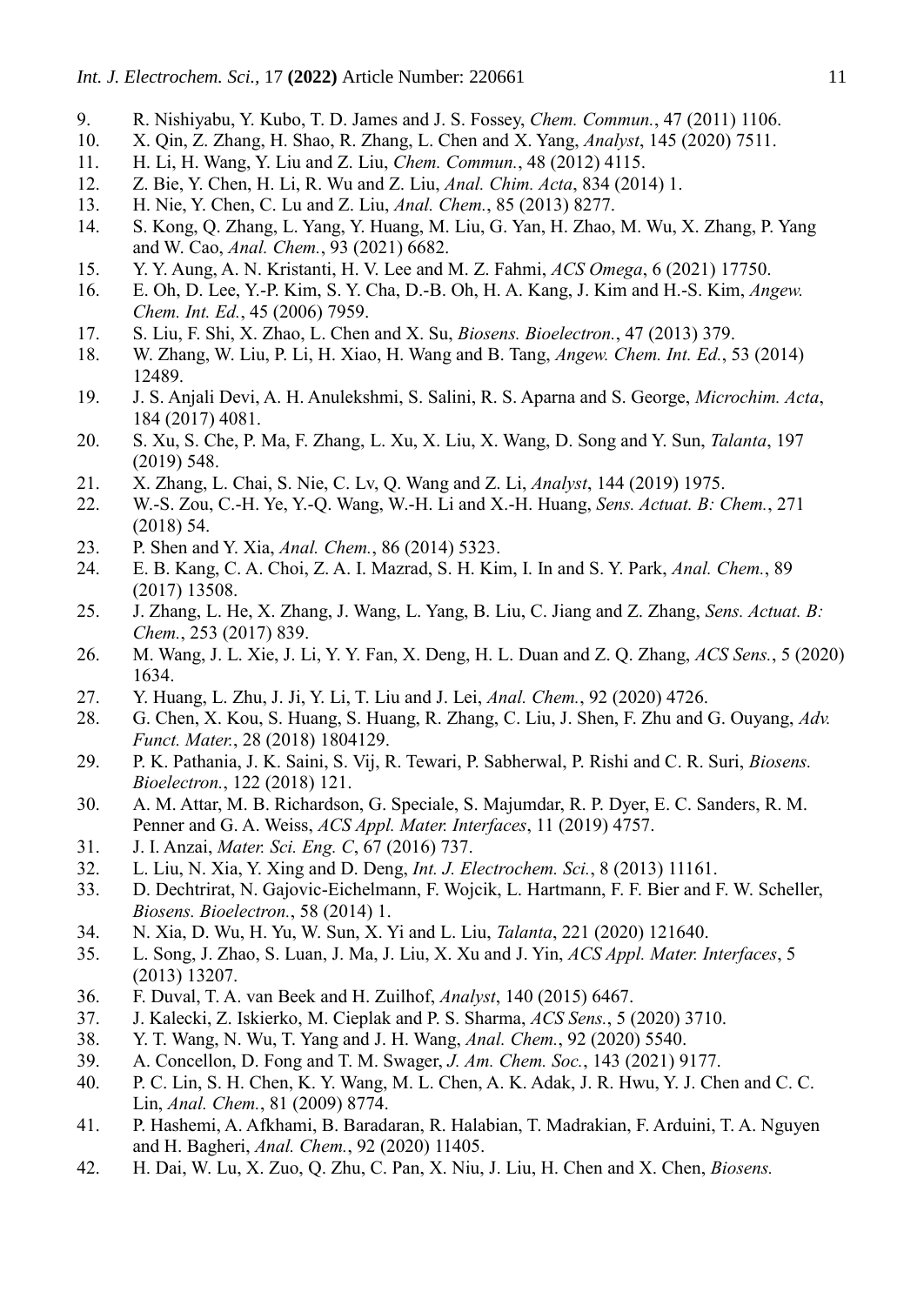*Bioelectron.*, 95 (2017) 131.

- 43. M. Thiruppathi, J.-F. Lee, C. C. Chen and J. A. Ho, *Sens. Actuat. B: Chem.*, 329 (2021) 129119.
- 44. J. Zheng, M. Zhang, X. Guo, J. Wang and J. Xu, *Sens. Actuat. B: Chem.*, 250 (2017) 8.
- 45. N. V. Zaryanov, V. N. Nikitina, E. V. Karpova, E. E. Karyakina and A. A. Karyakin, *Anal. Chem.*, 89 (2017) 11198-11202.
- 46. A. Chopra, S. Rawat, V. Bhalla and C. R. Suri, *Electroanalysis*, 26 (2014) 469.
- 47. L. Liu, J. Du, S. Li, B. Yuan, H. Han, M. Jing and N. Xia, *Biosens. Bioelectron.*, 41 (2013) 730.
- 48. H. Sun, J. Zhang, W. Bai and Y. Li, *Sens. Actuat. B: Chem.*, 322 (2020) 128582.
- 49. W. Wu, H. Zhu, L. Fan, D. Liu, R. Renneberg and S. Yang, *Chem. Commun.*, 2007 (2007) 2345.
- 50. M. Nallal, G. Anantha Iyengar and K. Pill-Lee, *ACS Appl. Mater. Interfaces*, 9 (2017) 37166.
- 51. J.-Y. Yang, X.-D. Jia, R.-X. Gao, M.-L. Chen, T. Yang and J.-H. Wang, *Sens. Actuat. B: Chem.*, 340 (2021) 129951.
- 52. Z. Yang, Y. Wang and D. Zhang, *Sens. Actuat. B: Chem.*, 274 (2018) 228.
- 53. L. Su, T. Chen, T. Xue, A. Sheng, L. Cheng and J. Zhang, *ACS Appl. Mater. Interfaces*, 12 (2020) 7650.
- 54. R. Chai, Y. Wang and X. Kan, *Food Chem.*, 340 (2021) 127944.
- 55. X. Ma, Z. Jiang and J. Li, *Sens. Actuat. B: Chem.*, 333 (2021) 129562.
- 56. Q. Yuan, J. He, Y. Niu, J. Chen, Y. Zhao, Y. Zhang and C. Yu, *Biosens. Bioelectron.*, 102 (2018) 321.
- 57. M. You, S. Yang, W. Tang, F. Zhang and P.-G. He, *ACS Appl. Mater. Interfaces*, 9 (2017) 13855.
- 58. Y. Xing, L. Liu, D. Zhao, Y. Yang and X. Chu, *Materials*, 7 (2014) 5554.
- 59. N. Xia, D. Deng, L. Zhang, B. Yuan, M. Jing, J. Du and L. Liu, *Biosens. Bioelectron.*, 43 (2013) 155.
- 60. N. Xia, L. Zhang, G. Wang, Q. Feng and L. Liu, *Biosens. Bioelectron.*, 47 (2013) 461.
- 61. L. Liu, N. Xia, H. Liu, X. Kang, X. Liu, C. Xue and X. He, *Biosens. Bioelectron.*, 53 (2014) 399.
- 62. L. Liu, Y. Xing, H. Zhang, R. Liu, H. Liu and N. Xia, *Int. J. Nanomed.*, 9 (2014) 2619-2626.
- 63. C. Fu, Y. Sun, C. Huang, F. Wang, N. Li, L. Zhang, S. Ge and J. Yu, *Talanta*, 223 (2021) 121719.
- 64. S. E. Son, P. K. Gupta, W. Hur, H. Choi, H. B. Lee, Y. Park and G. H. Seong, *Anal. Chim. Acta*, 1134 (2020) 41.
- 65. X. Sun, Y. Jian, H. Wang, S. Ge, M. Yan and J. Yu, *ACS Appl. Mater. Interfaces*, 11 (2019) 16198.
- 66. D. Song, J. Zheng, N. V. Myung, J. Xu and M. Zhang, *Talanta*, 225 (2021) 122006.
- 67. C. Sui, T. Wang, Y. Zhou, H. Yin, X. Meng, S. Zhang, G. I. N. Waterhouse, Q. Xu, Y. Zhuge and S. Ai, *Biosens. Bioelectron.*, 127 (2019) 38.
- 68. J. Ding, F. Liu, C. Qi, Y. Zhou, H. Yin and S. Ai, *Sens. Actuat. B: Chem.*, 344 (2021) 130211.
- 69. Q. Wang, H. Yin, Y. Zhou, J. Wang and S. Ai, *Sens. Actuat. B: Chem.*, 341 (2021) 130019.
- 70. W. Na, H. Liu, M. Wang and X. Su, *Microchim. Acta*, 184 (2017) 1463.
- 71. T. J. Jayeoye, W. Cheewasedtham, C. Putson and T. Rujiralai, *J. Mol. Liq.*, 281 (2019) 407.
- 72. T. M. Godoy-Reyes, A. M. Costero, P. Gaviña, R. Martínez-Máñez and F. Sancenón, *ACS Appl. Nano Mater.*, 2 (2019) 1367.
- 73. J. Yang, Q. Sun, C. Huang, S. Qin, S. Han, Z. Huo, Y. Li, X. Sun and J. Chen, *Spectrochim. Acta A*, 261 (2021) 120004.
- 74. Y. C. Yang and W. L. Tseng, *Anal. Chem.*, 88 (2016) 5355.
- 75. P. A. Nair and K. Sreenivasan, *Anal. Methods*, 8 (2016) 2082.
- 76. L. Zheng, P. Qi and D. Zhang, *Sens. Actuat. B: Chem.*, 260 (2018) 983.
- 77. A. L. Korich and P. M. Iovine, *Dalton Trans.*, 39 (2010) 1423.